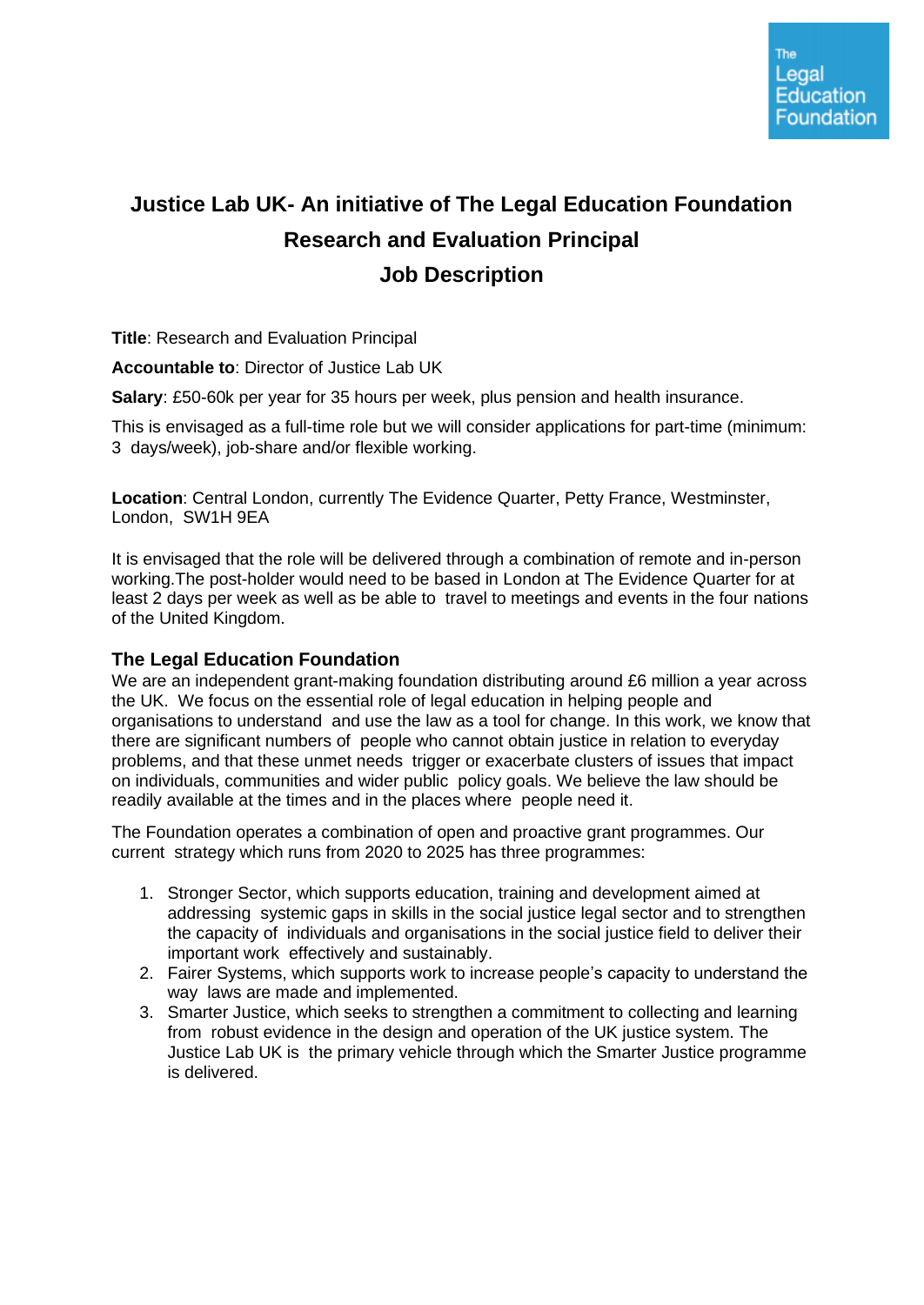# **The Justice Lab UK**

The Justice Lab UK is a bold new initiative funded by The Legal Education Foundation which aims to bring about a cultural shift in the way in which research and evidence about the justice system is used by policymakers, judges and legal professionals. The Justice Lab UK conducts and commissions pioneering research to improve the evidence base of what works in helping people to access the justice system and secure positive outcomes. Our research strengthens organisations working in the field by helping them to use evidence to design interventions and invest in approaches that deliver maximum benefit for their clients.

The Justice Lab UK will focus on four areas of work, which aim to deliver the following four outcomes over the next ten years:

- 1. Improve the quality and availability of justice system data
- 2. Increase the volume of robust research into the justice system and pioneer the use of advanced quantitative methods in the study of justice system processes.
- 3. Increase capacity in the research community to design and deliver innovative quantitative research
- 4. Improve the uptake of robust evidence in the design and operation of the justice system

Examples of work we have undertaken to date include:

- Working with Her Majesty's Courts and Tribunals Service to develop a [data strategy](https://assets.publishing.service.gov.uk/government/uploads/system/uploads/attachment_data/file/835778/DigitalJusticeFINAL.PDF) to underpin their ongoing programme of digital court reform
- Leading on two major consultations for the Civil Justice Council and Senior Judiciary into the impact COVID-19 measures on the civil courts and administrative tribunals
- Partnering with ADR-UK to support the development of the infrastructure to enable the [Data First Programme](https://www.gov.uk/guidance/ministry-of-justice-data-first)
- Supporting the development of a retrospective match control study exploring the impact of early legal advice in debt and welfare benefits on housing outcomes
- Commissioning a [rapid evidence review](https://research.thelegaleducationfoundation.org/wp-content/uploads/2021/10/FINAL-Rapid-Review-Mediation-4-SINGLE-PAGES.pdf) exploring the impact of mediated processes on outcomes for individuals from minority groups

## **Our Values**

- **Dynamic-** Our research responds to the key issues that affect people's access to rights, entitlements and outcomes set out under law.
- **Rigorous** We use established and cutting edge data, research and evaluation techniques and base our insights on the highest possible standards of evidence
- **Approachable** We are a friendly team and use our skills to support organisations and practitioners working in the access to justice field.
- **Inclusive** We encourage and celebrate diversity in all its forms and are proactive in championing a range of voices in our work.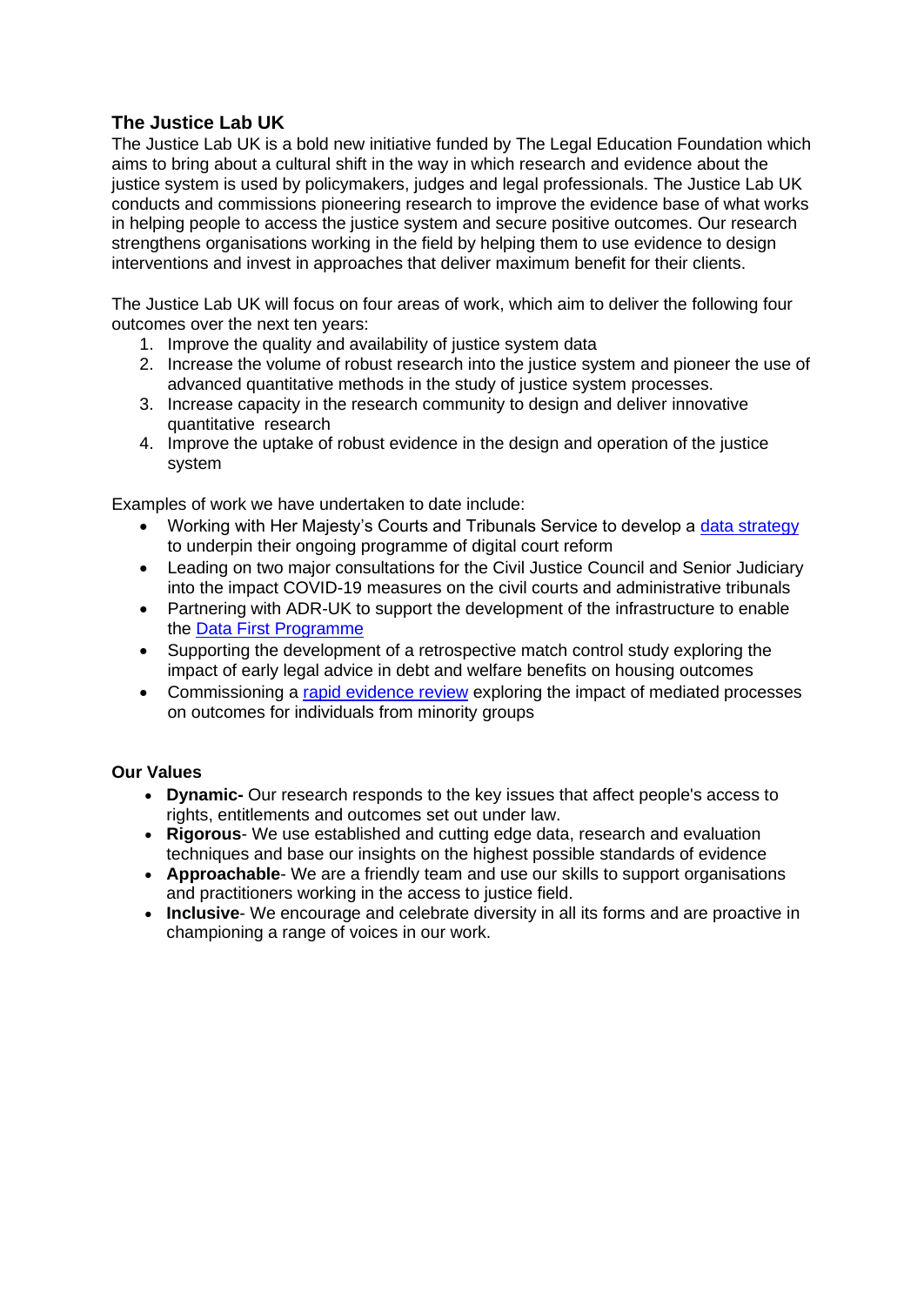# **Research and Evaluation Principal**

This is a crucial role for the Justice Lab UK. We are looking for a dynamic individual who is passionate about the role of robust evidence in improving people's experience of the justice system. The Justice Lab UK is a pioneering new initiative, and the Research and Evaluation Principal will join the organisation at time where they will have the ability to shape the initiative's strategy, programmes and agenda.

The Research and Evaluation Principal will lead on the design, commissioning and delivery of process, outcome and economic evaluations. They will have knowledge of a range of analytical and evaluation techniques and experience of applying this knowledge to complex social programmes and systems. The Research and Evaluation Principal will have a strong methods background and be an informed and experienced consumer of high quality and novel quantitative research. They will be an experienced research manager, and will have overall responsibility for ensuring that all research and evaluation outputs are of high quality. An excellent communicator, the Research and Evaluation Principal will be adept at producing high quality written outputs and building networks across the research community. They will also lead on the development of resources and guides to support others in applying advanced and novel research techniques to the study of justice system questions.

Research within the access to justice sector has largely relied on qualitative research designs. The Justice Lab UK aims to redress the balance by championing the deployment of quantitative research designs and evaluation. You will be confident to lead this work stream as part of a small, but supportive team that seeks to bring the best out of each other.

## **Key Skills**

We are interested in candidates with experience of Randomised Controlled Trials or Quasi-Experimental Designs (for example propensity score matching, panel data methods or regression discontinuity designs) to evaluate interventions.

#### **Duties & Responsibilities**

*Planning and strategy*

- Work with the Director and Community Data Principal to review the purpose and work of the Justice Lab UK and develop and adapt where appropriate.
- Prepare reports on the delivery of the Justice Lab UK's work for the TLEF Grants, Programmes and Learning Committee and attend relevant meetings of TLEF Governors.

#### *Commissioning and production of research and evaluations*

- Develop and commission robust research and evaluation to include RCTs and quasiexperimental designs to advance the goals and values of the Justice Lab UK
- Create research and evaluation commissioning briefs and ITT's
- Critically review evaluation proposals to ensure designs are high quality and cost effective and that the most suitable evaluators are commissioned
- Oversee the planning, co-ordination and delivery of all research projects including monitoring programme timelines and operational plans.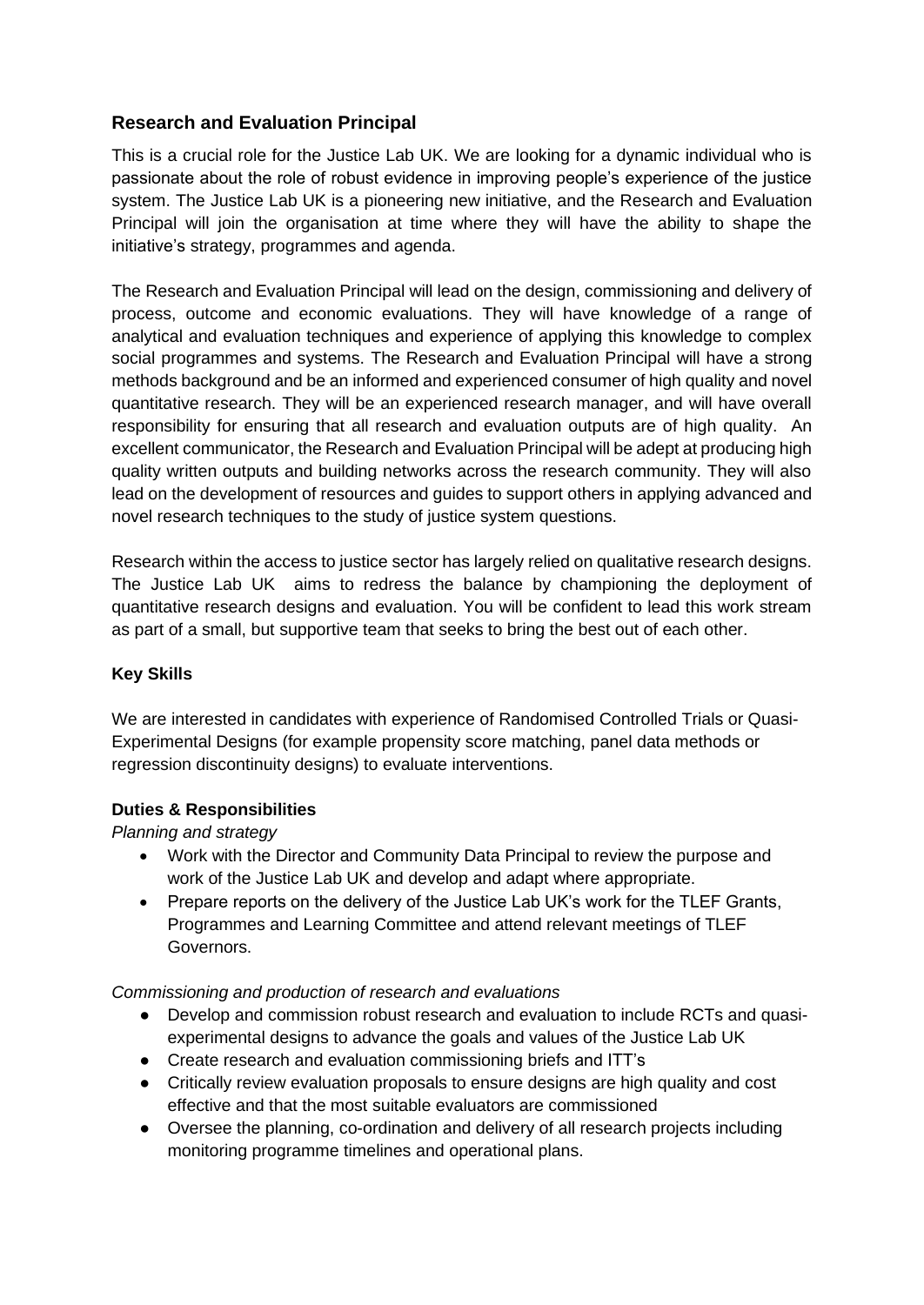● Lead the design and delivery of evaluation capacity building for a range of organisations; including the design of toolkits, training and tailored advice and guidance on the design and delivery of robust and proportionate evaluation.

#### *Learning*

- Keep informed of new developments in research and evaluation methods and trends
- Prepare plain language explainers and guides to support the application of novel research techniques to justice system questions

#### *Communication*

- Write clear and accessible research and evaluation lessons and findings
- Disseminate research and evaluation findings through a variety of media, including written reports, media articles, blogs and presentations.

#### *Collaboration*

- Develop and maintain internal communication and learning between the Justice Lab and TLEF
- Develop and maintain effective external relationships and networks including with academia, policy makers, What Works Centres and legal professionals

#### *Teamwork and Motivation*

- Demonstrate a commitment to the Justice Lab's values
- Work as part of a team to action the Lab's goal of delivering research to improve the justice system
- Proactively provide advice, support and guidance to colleagues
- Support income generation, by developing project ideas and leading the development of funding proposals and collaborations.

## *Flexibility*

This is an exciting opportunity in a newly-formed organisation. As such, many of the systems and processes that are normal in an established organisation are still being developed, with the support of The Legal Education Foundation.

This job description is not intended to be an exhaustive list of duties and responsibilities. It will be reviewed and updated as Justice Lab UK evolves, in discussion with the role holder.

#### *Equity, Diversity and Inclusion*

Justice Lab is committed to building a diverse, equitable and truly inclusive team. We oppose all forms of unlawful and unfair discrimination on the grounds of age, disability, gender identity, marriage and civil partnership, pregnancy and maternity, race, nationality, ethnic or national origin, religion or belief, sex and sexual orientation, or social and economic background. We encourage all applications from people who can be categorised as being in the minority within the above protected characteristics.

#### *Environmental Sustainability*

The post holder is required to minimise environmental impact in the performance of the role.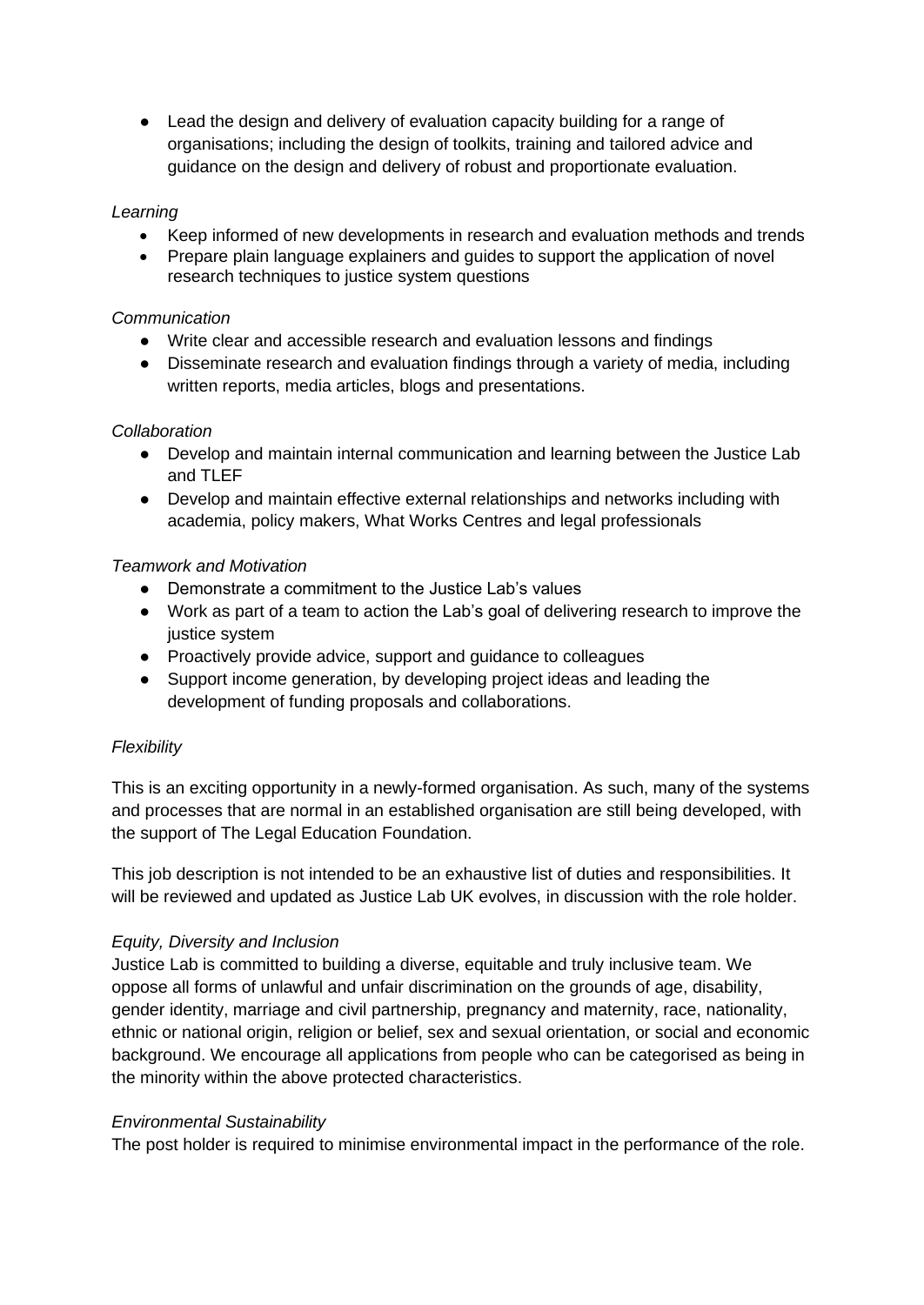# **Person specification**

(E)- Essential

- (D)- Desirable
	- 1. Values
		- Commitment to the aims and values of Justice Lab UK (E)
		- A passion for the creation and use of research and evaluation within the legal system (E)
	- 2. Experience

We are looking for a candidate with experience as below. Experience of conducting and/or commissioning Randomised Controlled Trials or Quasi-Experimental Designs is a core requisite.

If you don't have all the experience listed, still consider applying. We don't expect a candidate to have 100% of the attributes and experience listed, but we do want to know that you have relevant experience and an appetite to learn.

Experience of:

- Designing and leading experimental or quasi-experimental evaluation projects. (E)
- Using a range of analytical and evaluation techniques within a project or programme of work using statistical software packages such as R or STATA. (E)
- Delivering high quality research and evaluations to time and budget. (E)
- Participating in, and actively contributing to a team.  $(E)$
- Experience of communicating appropriately with a diverse range of stakeholders (E)
- Experience of working in a busy environment and managing multiple demands (E)
- 3. Knowledge and skills
	- Advanced degree (in statistics, economics, research or other relevant social science); equivalent qualifications; or evidence of equivalent experience. (E)
	- Advanced quantitative or mixed methods research skills (E)
	- High level of competence in use of a statistical package (E)
	- Excellent written and oral communication skills, with proven ability to communicate complex ideas in a clear and compelling way to a variety of audiences. (E)
	- Excellent networking skills with experience of building strong relationships with a wide range of stakeholders. (D)
	- Knowledge of the access to justice field (D)